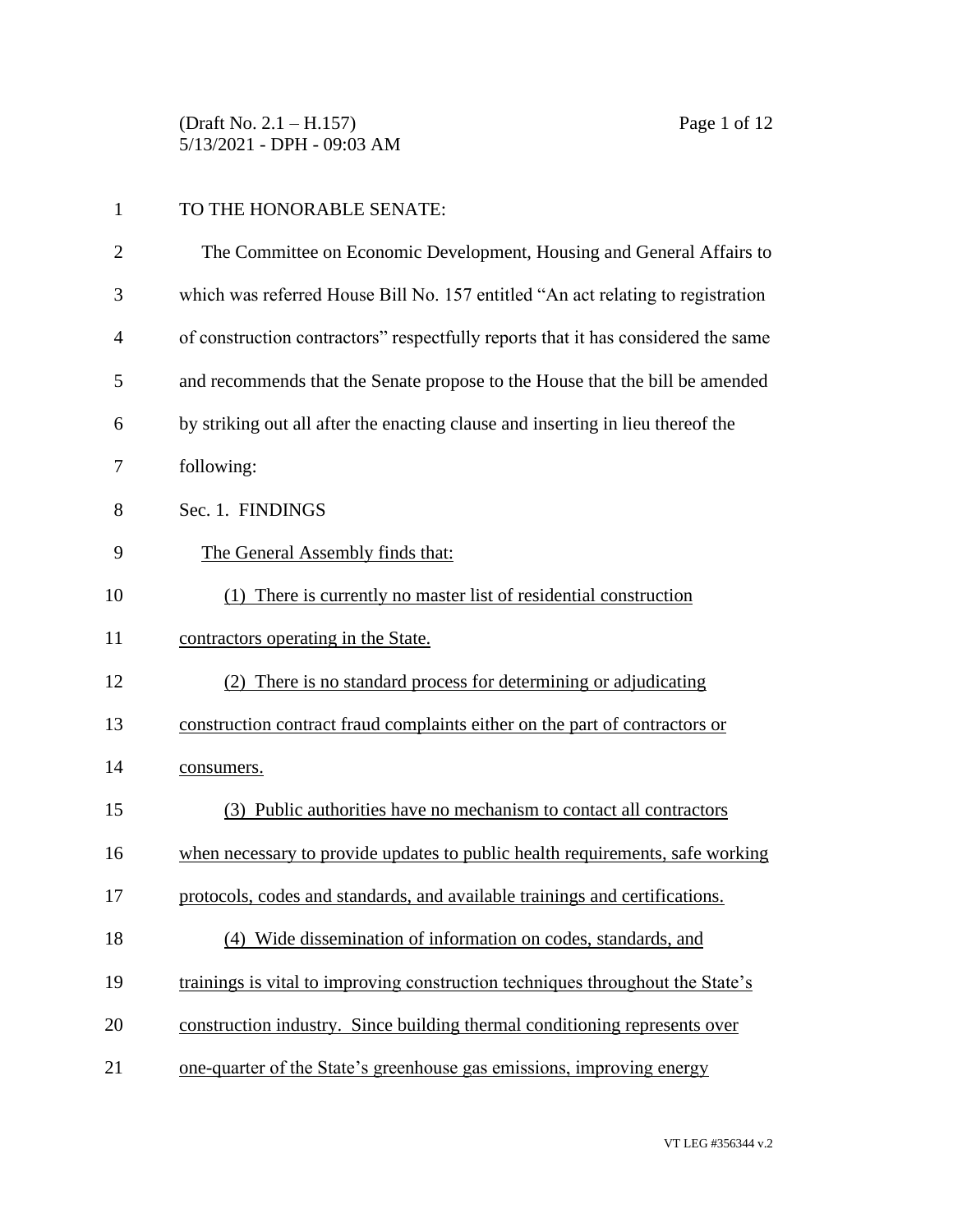(Draft No. 2.1 – H.157) Page 2 of 12 5/13/2021 - DPH - 09:03 AM

| $\mathbf{1}$   | performance is a key strategy for meeting the requirements of the Global           |
|----------------|------------------------------------------------------------------------------------|
| $\overline{2}$ | Warming Solutions Act, 2020 Acts and Resolves No. 153.                             |
| 3              | (5) While registration is not licensure and confers no assurance of                |
| $\overline{4}$ | competence, consumers have no way of knowing whether a contractor is               |
| 5              | operating legally or has been subject to civil claims or disciplinary actions.     |
| 6              | (6) A noncommercial, standardized public listing will provide                      |
| 7              | contractors an opportunity to include in their record optional third-party, State- |
| 8              | sanctioned certifications.                                                         |
| 9              | Sec. 2. $3$ V.S.A. $\S$ 122 is amended to read:                                    |
| 10             | § 122. OFFICE OF PROFESSIONAL REGULATION                                           |
| 11             | The Office of Professional Regulation is created within the Office of the          |
| 12             | Secretary of State. The Office of Professional Regulation shall have a director    |
| 13             | who shall be is an exempt employee appointed by the Secretary of State and         |
| 14             | shall be an exempt employee. The following boards or professions are               |
| 15             | attached to the Office of Professional Regulation:                                 |
| 16             | * * *                                                                              |
| 17             | (50) Residential Contractors                                                       |
| 18             | Sec. 3. 26 V.S.A. chapter 107 is added to read:                                    |
| 19             | CHAPTER 107. RESIDENTIAL CONTRACTORS                                               |
| 20             | <b>Subchapter 1. General Provisions</b>                                            |
| 21             | § 5501. REGISTRATION REQUIRED                                                      |
|                |                                                                                    |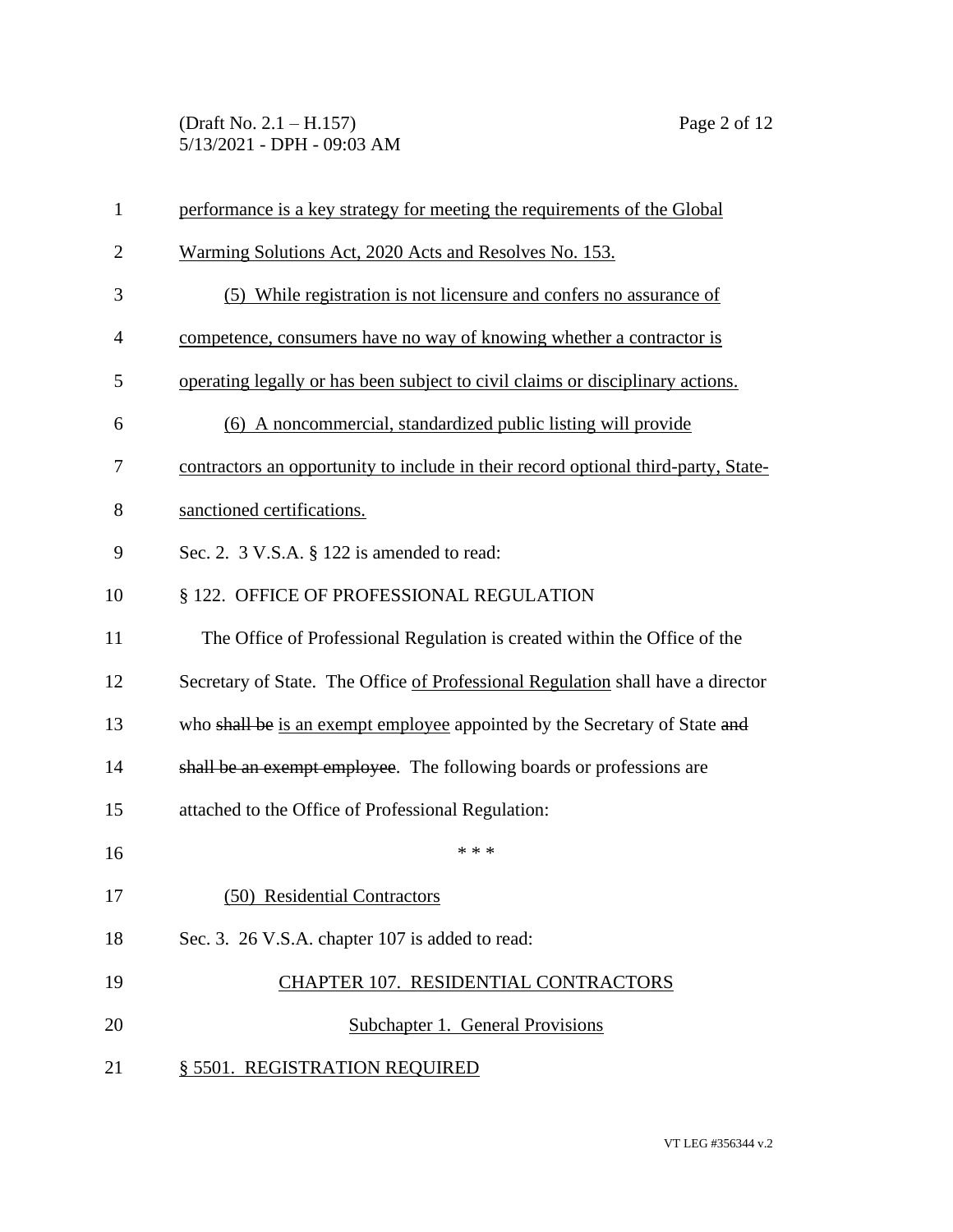(Draft No. 2.1 – H.157) Page 3 of 12 5/13/2021 - DPH - 09:03 AM

| $\mathbf{1}$   | (a) A person shall register with the Office of Professional Regulation prior     |
|----------------|----------------------------------------------------------------------------------|
| $\overline{2}$ | to contracting with a homeowner to perform residential construction in           |
| 3              | exchange for consideration of more than \$2,500.00, including labor and          |
| $\overline{4}$ | materials.                                                                       |
| 5              | (b) Unless otherwise exempt under section 5502 of this title, as used in this    |
| 6              | chapter, "residential construction" means to build, demolish, or alter a         |
| 7              | residential dwelling unit, or a building or premises with four or fewer          |
| 8              | residential dwelling units, in this State, and includes interior and exterior    |
| 9              | construction, renovation, and repair; painting; paving; roofing; weatherization; |
| 10             | installation or repair of heating, plumbing, solar, electrical, water, or        |
| 11             | wastewater systems; and other activities the Office specifies by rule consistent |
| 12             | with this chapter.                                                               |
| 13             | § 5502. EXEMPTIONS                                                               |
| 14             | This chapter does not apply to:                                                  |
| 15             | (1) an employee acting within the scope of his or her employment for a           |
| 16             | business organization registered under this chapter;                             |
| 17             | $(2)(A)$ a professional engineer, licensed architect, or tradesperson            |
| 18             | licensed, registered, or certified by the Department of Public Safety acting     |
| 19             | within the scope of his or her license, registration, or certification; or       |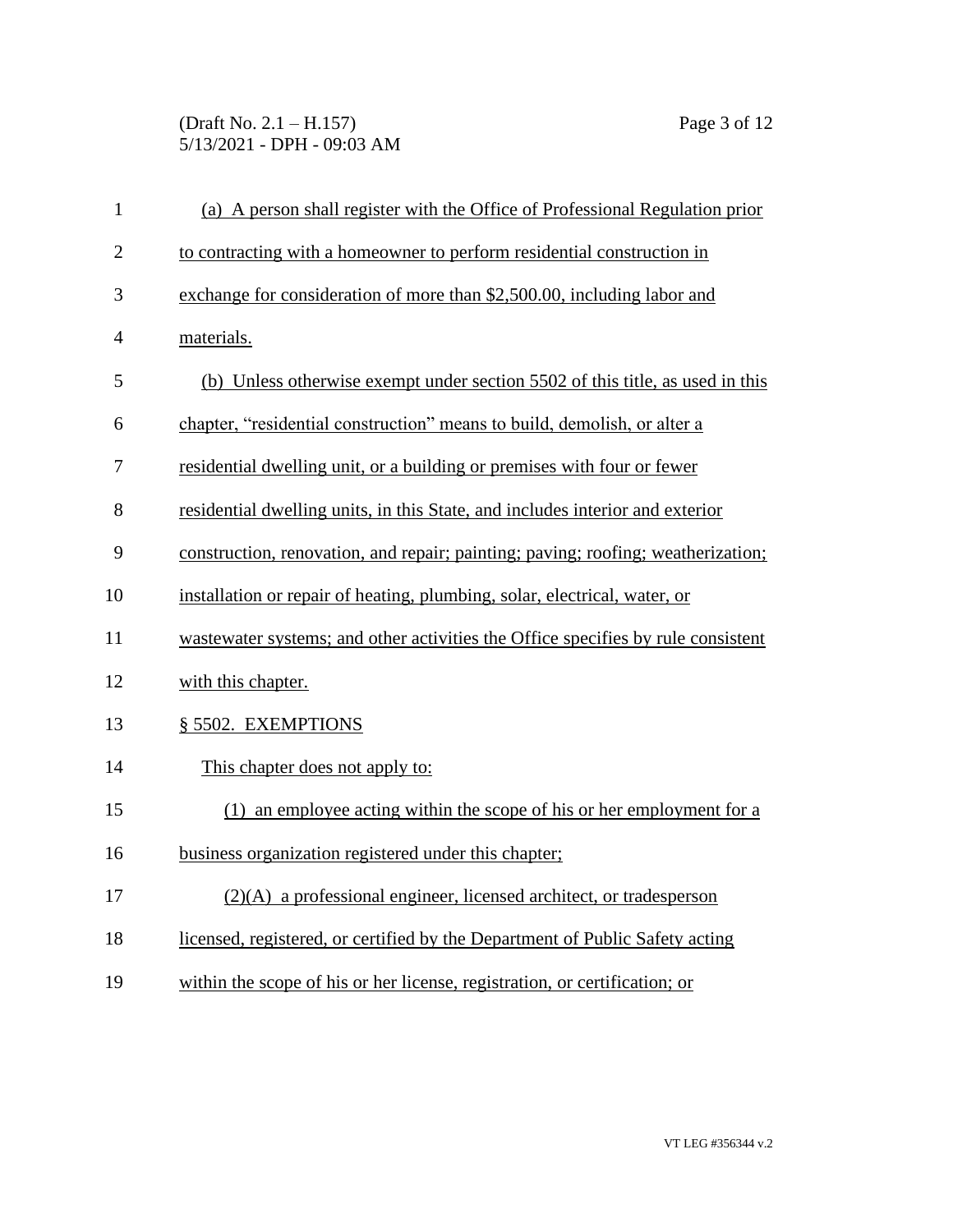# (Draft No. 2.1 – H.157) Page 4 of 12 5/13/2021 - DPH - 09:03 AM

| $\mathbf{1}$   | (B) a business that performs residential construction exclusively                  |
|----------------|------------------------------------------------------------------------------------|
| $\overline{2}$ | through employees who are individually exempt from registration under              |
| 3              | subdivision $(2)(A)$ of this section;                                              |
| $\overline{4}$ | (3) delivery or installation of consumer appliances, audio-visual                  |
| 5              | equipment, telephone equipment, or computer network equipment;                     |
| 6              | (4) landscaping;                                                                   |
| 7              | (5) work on a structure that is not attached to a residential building; or         |
| 8              | (6) work that would otherwise require registration that a person                   |
| 9              | performs in response to an emergency, provided the person applies for              |
| 10             | registration within a reasonable time after performing the work, as specified by   |
| 11             | rule.                                                                              |
| 12             | § 5503. MANDATORY REGISTRATION AND VOLUNTARY                                       |
| 13             | <b>CERTIFICATION DISTINGUISHED</b>                                                 |
| 14             | $(a)(1)$ The system of mandatory registration established by this chapter is       |
| 15             | intended to protect against fraud, deception, breach of contract, and violations   |
| 16             | of law, but is not intended to establish standards for professional qualifications |
| 17             | or workmanship that is otherwise lawful.                                           |
| 18             | (2) The provisions of $3 \text{ V.S.A. }$ § 129a, with respect to a registration,  |
| 19             | shall be construed in a manner consistent with the limitations of this             |
| 20             | subsection.                                                                        |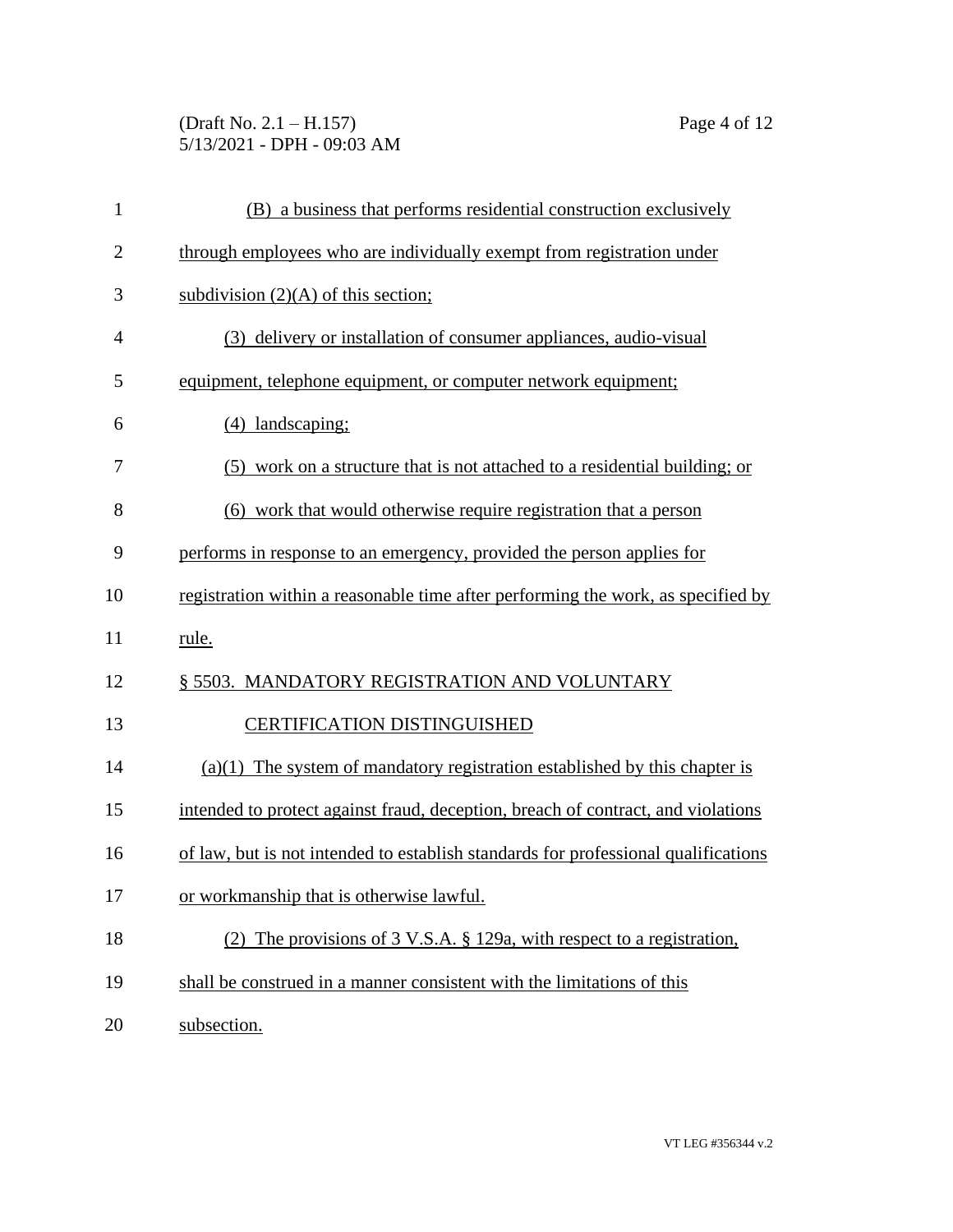(Draft No. 2.1 – H.157) Page 5 of 12 5/13/2021 - DPH - 09:03 AM

| $\mathbf{1}$   | (b) The system of voluntary certification established in this chapter is      |
|----------------|-------------------------------------------------------------------------------|
| $\overline{2}$ | intended to provide consumers and contractors with a publicly available,      |
| 3              | noncommercial venue for contractors to list optional approved certifications. |
| $\overline{4}$ | The Director of Professional Regulation, in consultation with public safety   |
| 5              | officials and recognized associations or boards of builders, remodelers,      |
| 6              | architects, and engineers, may:                                               |
| 7              | (1) adopt rules providing for the issuance of voluntary certifications, as    |
| 8              | defined in subdivision $3101a(1)$ of this title, that signify demonstrated    |
| 9              | competence in particular subfields and specialties related to residential     |
| 10             | construction;                                                                 |
| 11             | (2) establish minimum qualifications, and standards for performance and       |
| 12             | conduct, necessary for certification; and                                     |
| 13             | discipline a certificant for violating adopted standards or other law,<br>(3) |
| 14             | with or without affecting the underlying registration.                        |
| 15             | Subchapter 2. Administration                                                  |
| 16             | § 5505. DUTIES OF THE DIRECTOR                                                |
| 17             | (a) The Director of Professional Regulation shall:                            |
| 18             | (1) provide information to the public concerning registration,                |
| 19             | certification, appeal procedures, and complaint procedures;                   |
| 20             | (2) administer fees established under this chapter;                           |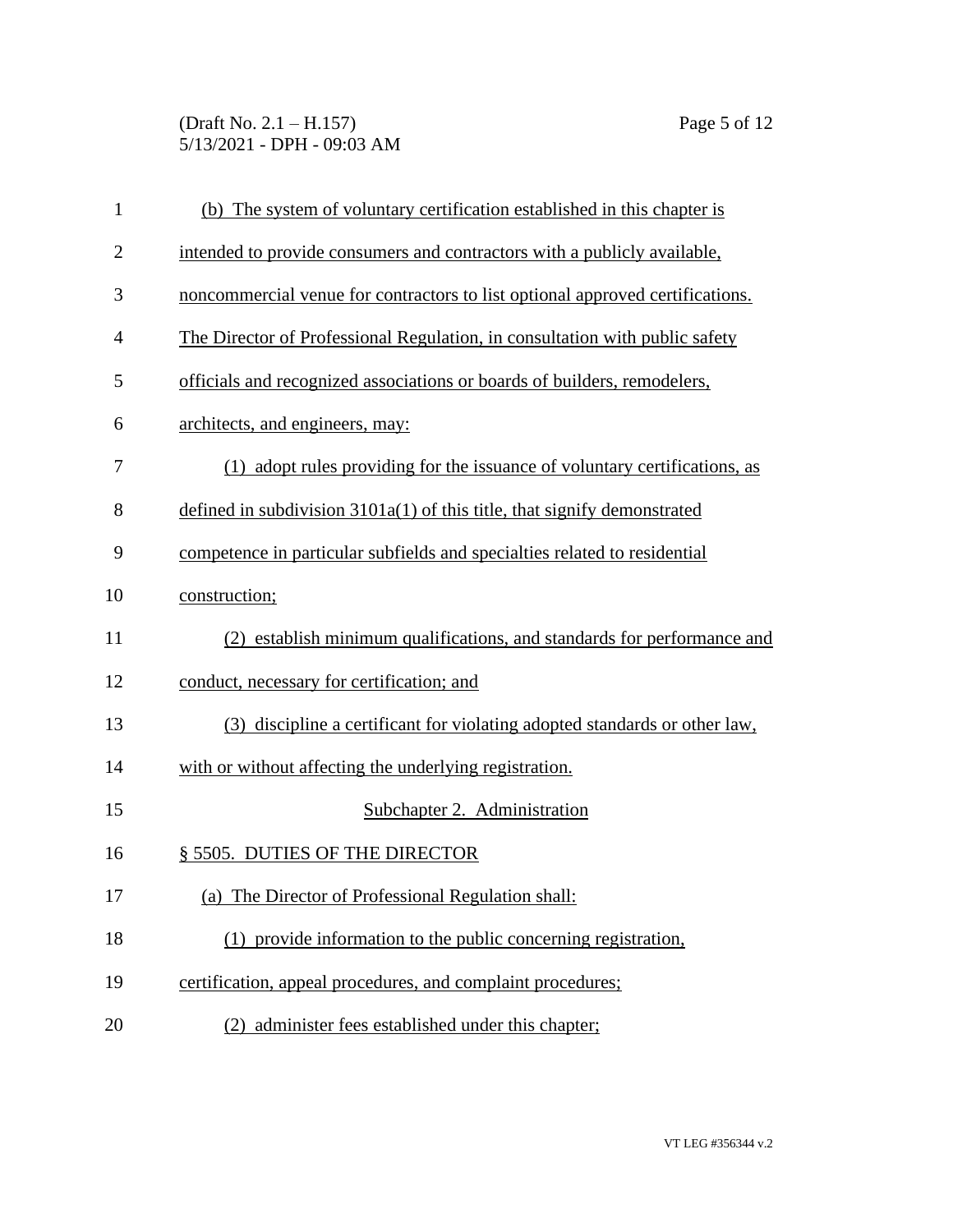# (Draft No. 2.1 – H.157) Page 6 of 12 5/13/2021 - DPH - 09:03 AM

| $\mathbf{1}$   | (3) receive applications for registration or certification, issue                 |
|----------------|-----------------------------------------------------------------------------------|
| $\overline{2}$ | registrations and certifications to applicants qualified under this chapter, deny |
| 3              | or renew registrations or certifications, and issue, revoke, suspend, condition,  |
| $\overline{4}$ | and reinstate registrations and certifications as ordered by an administrative    |
| 5              | law officer; and                                                                  |
| 6              | (4) prepare and maintain a registry of registrants and certificants.              |
| 7              | (b) The Director, after consultation with an advisor appointed pursuant to        |
| 8              | section 5506 of this title, shall adopt rules to implement this chapter.          |
| 9              | § 5506. ADVISORS                                                                  |
| 10             | (a) The Secretary of State shall appoint two persons pursuant to 3 V.S.A.         |
| 11             | § 129b to serve as advisors in matters relating to residential contractors and    |
| 12             | construction.                                                                     |
| 13             | (b) To be eligible to serve, an advisor shall:                                    |
| 14             | (1) register under this chapter;                                                  |
| 15             | (2) have at least three years' experience in residential construction             |
| 16             | immediately preceding appointment; and                                            |
| 17             | (3) remain active in the profession during his or her service.                    |
| 18             | (c) The Director of Professional Regulation shall seek the advice of the          |
| 19             | advisors in implementing this chapter.                                            |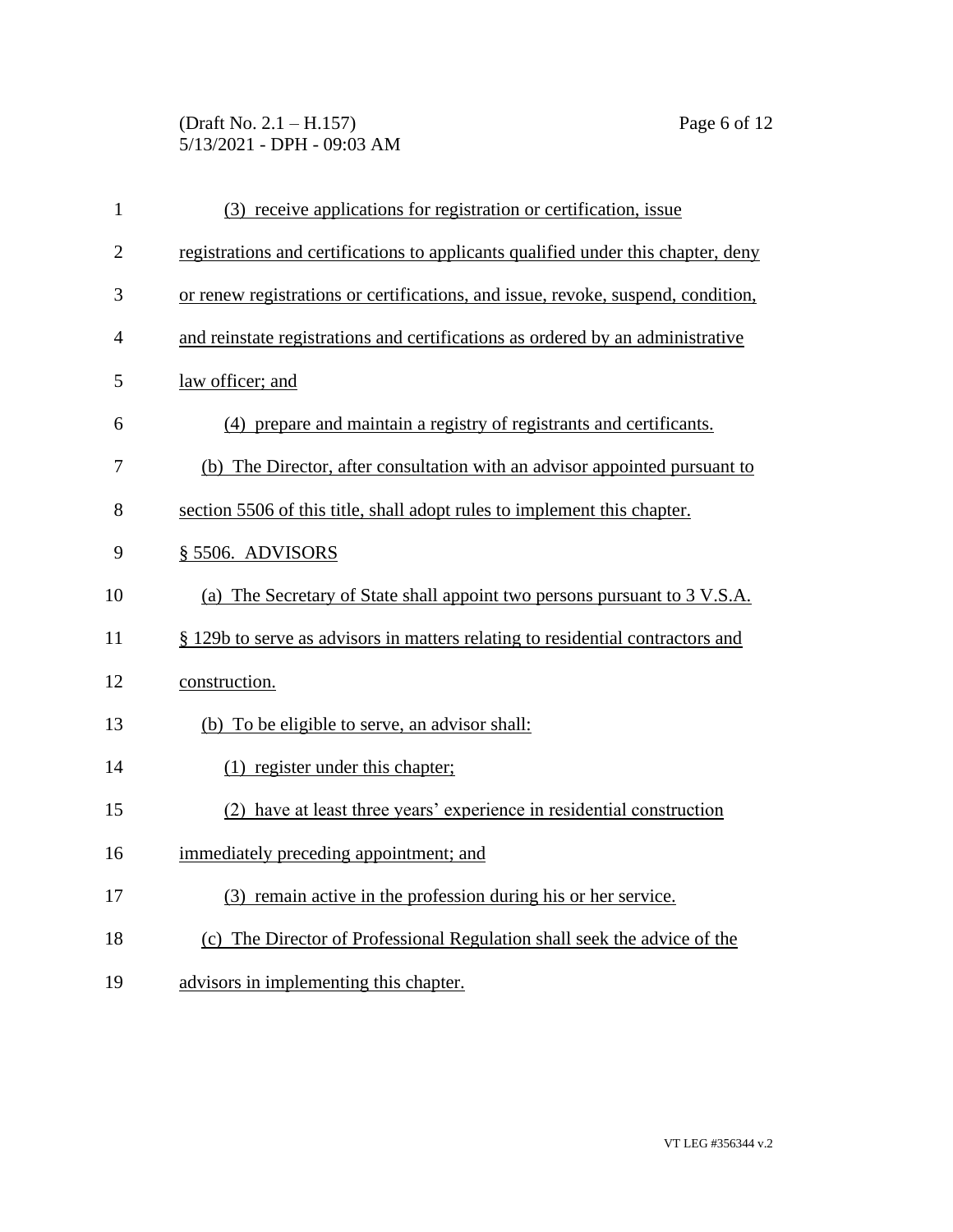(Draft No. 2.1 – H.157) Page 7 of 12 5/13/2021 - DPH - 09:03 AM

- § 5507. FEES
- A person regulated under this chapter shall pay the following fees at initial
- application and biennial renewal:
- (1) Registration, individual: \$75.00.
- (2) Registration, business organization: \$250.00.
- (3) State certifications: \$75.00 for a first certification and \$25.00 for
- each additional certification.
- Subchapter 3. Registrations
- § 5508. ELIGIBILITY
- To be eligible for registration, the Director of Professional Regulation shall
- find that the applicant is in compliance with the provisions of this chapter and
- applicable State law and has satisfied any judgment order related to the
- provision of professional services to a homeowner.
- 14 § 5509. REQUIREMENTS OF REGISTRANTS
- (a) Insurance. A person registered under this chapter shall maintain
- minimum liability insurance coverage in the amount of \$300,000.00 per claim
- 17 and \$1,000,000.00 aggregate, evidence of which may be required as a
- precondition to issuance or renewal of a registration.
- (b) Writing.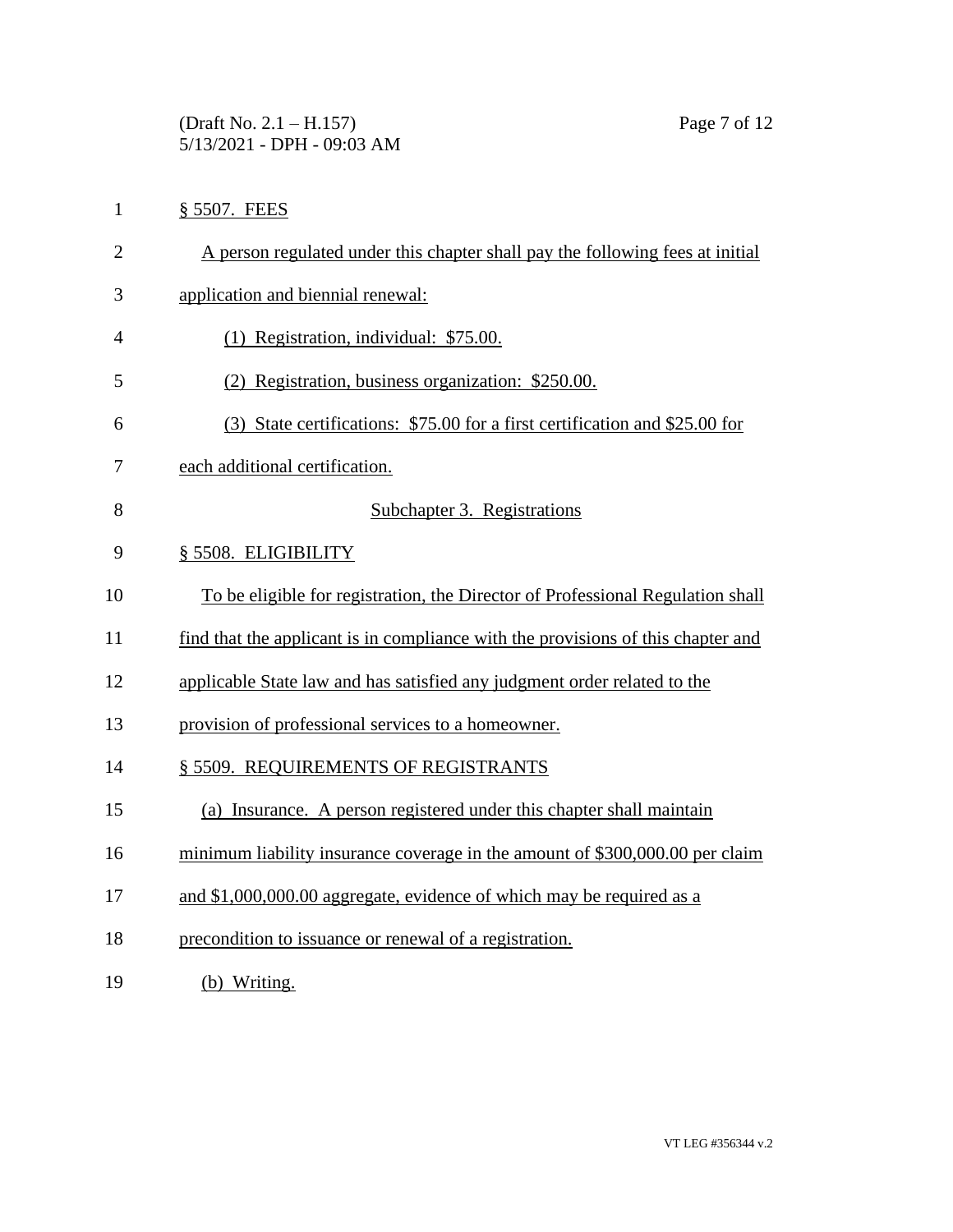# (Draft No. 2.1 – H.157) Page 8 of 12 5/13/2021 - DPH - 09:03 AM

| $\mathbf{1}$   | (1) A person registered under this chapter shall execute a written           |
|----------------|------------------------------------------------------------------------------|
| $\overline{c}$ | contract prior to receiving a deposit or commencing residential construction |
| 3              | work if the estimated value of the labor and materials exceeds \$2,500.00.   |
| 4              | (2) A contract shall specify:                                                |
| 5              | (A) Price. One of the following provisions for the price of the              |
| 6              | contract:                                                                    |
| 7              | (i) a maximum price for all work and materials;                              |
| 8              | (ii) a statement that billing and payment will be made on a time             |
| 9              | and materials basis, not to exceed a maximum price; or                       |
| 10             | (iii) a statement that billing and payment will be made on a time            |
| 11             | and materials basis and that there is no maximum price.                      |
| 12             | (B) Work dates. Estimated start and completion dates.                        |
| 13             | (C) Scope of work. A description of the services to be performed and         |
| 14             | a description of the materials to be used.                                   |
| 15             | (D) Change order provision. A description of how and when                    |
| 16             | amendments to the contract may be approved and documented, as agreed by      |
| 17             | the parties.                                                                 |
| 18             | The parties shall document an amendment to the contract in a signed          |
| 19             | writing.                                                                     |
| 20             | (c) Down payment.                                                            |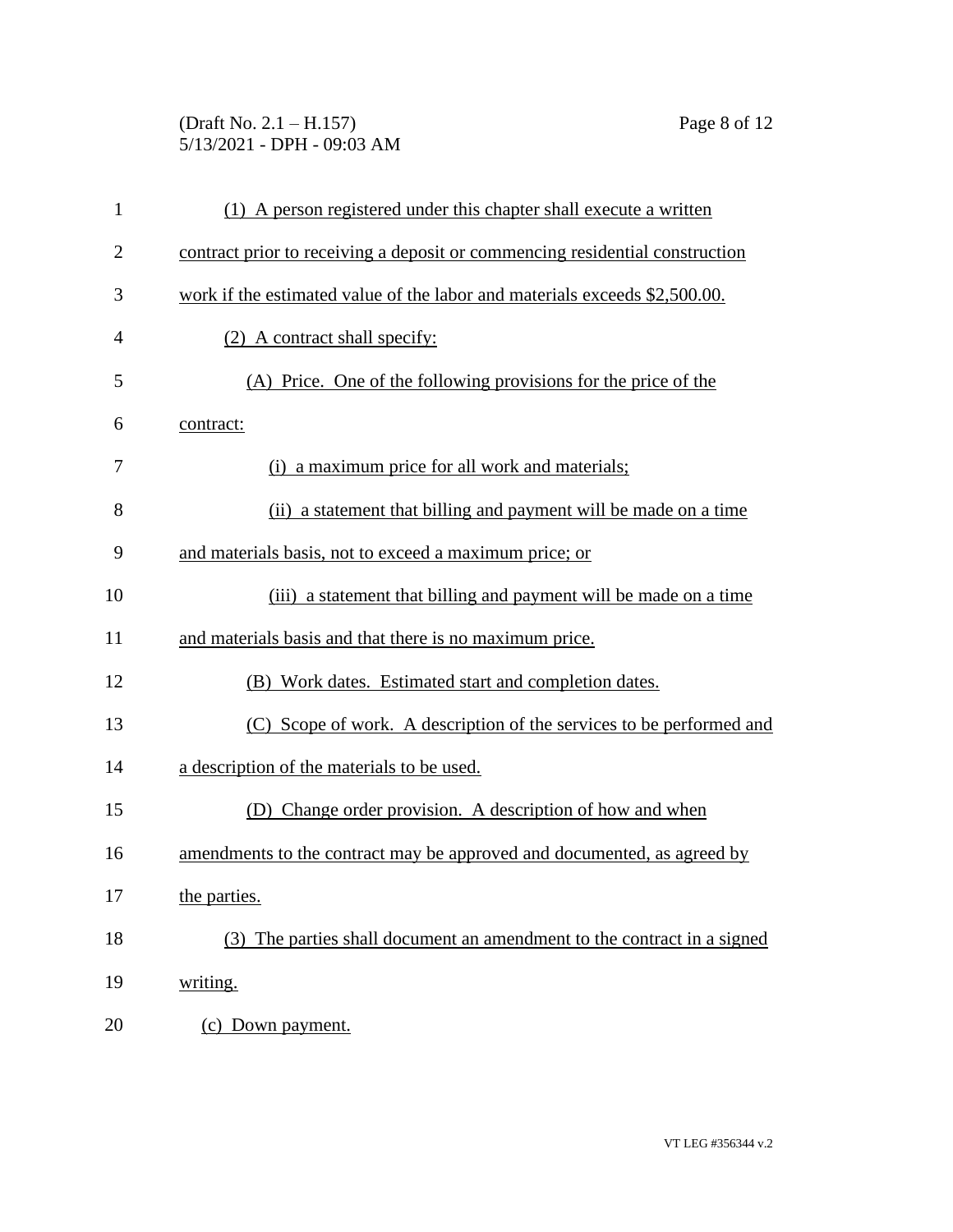#### (Draft No. 2.1 – H.157) Page 9 of 12 5/13/2021 - DPH - 09:03 AM

| $\mathbf{1}$   | (1) If a contract specifies a maximum price for all work and materials or          |
|----------------|------------------------------------------------------------------------------------|
| $\overline{2}$ | a statement that billing and payment will be made on a time and materials          |
| 3              | basis, not to exceed a maximum price, the contract may require a down              |
| $\overline{4}$ | payment of up to one-half of the cost of labor to the consumer, or one-half of     |
| 5              | the price of materials, whichever is greater.                                      |
| 6              | (2) If a contract specifies that billing and payment will be made on a time        |
| 7              | and materials basis and that there is no maximum price, the contract may           |
| 8              | require a down payment as negotiated by the parties.                               |
| 9              | § 5510. PROHIBITIONS AND REMEDIES                                                  |
| 10             | (a) A person who does not register as required pursuant to this chapter may        |
| 11             | be subject to an injunction or a civil penalty, or both, for unauthorized practice |
| 12             | as provided in $3$ V.S.A. $\S$ 127(b).                                             |
| 13             | (b) The Office of Professional Regulation may discipline a registrant or           |
| 14             | certificant for unprofessional conduct as provided in 3 V.S.A. § 129a, except      |
| 15             | that $3 \text{ V.S.A. }$ $\S$ 129a(b) does not apply to a registrant.              |
| 16             | (c) The following conduct by a registrant, certificant, applicant, or person       |
| 17             | who later becomes an applicant constitutes unprofessional conduct:                 |
| 18             | failure to enter into a written contract when required by this chapter;<br>(1)     |
| 19             | failure to maintain liability or workers' compensation insurance as                |
| 20             | required by law;                                                                   |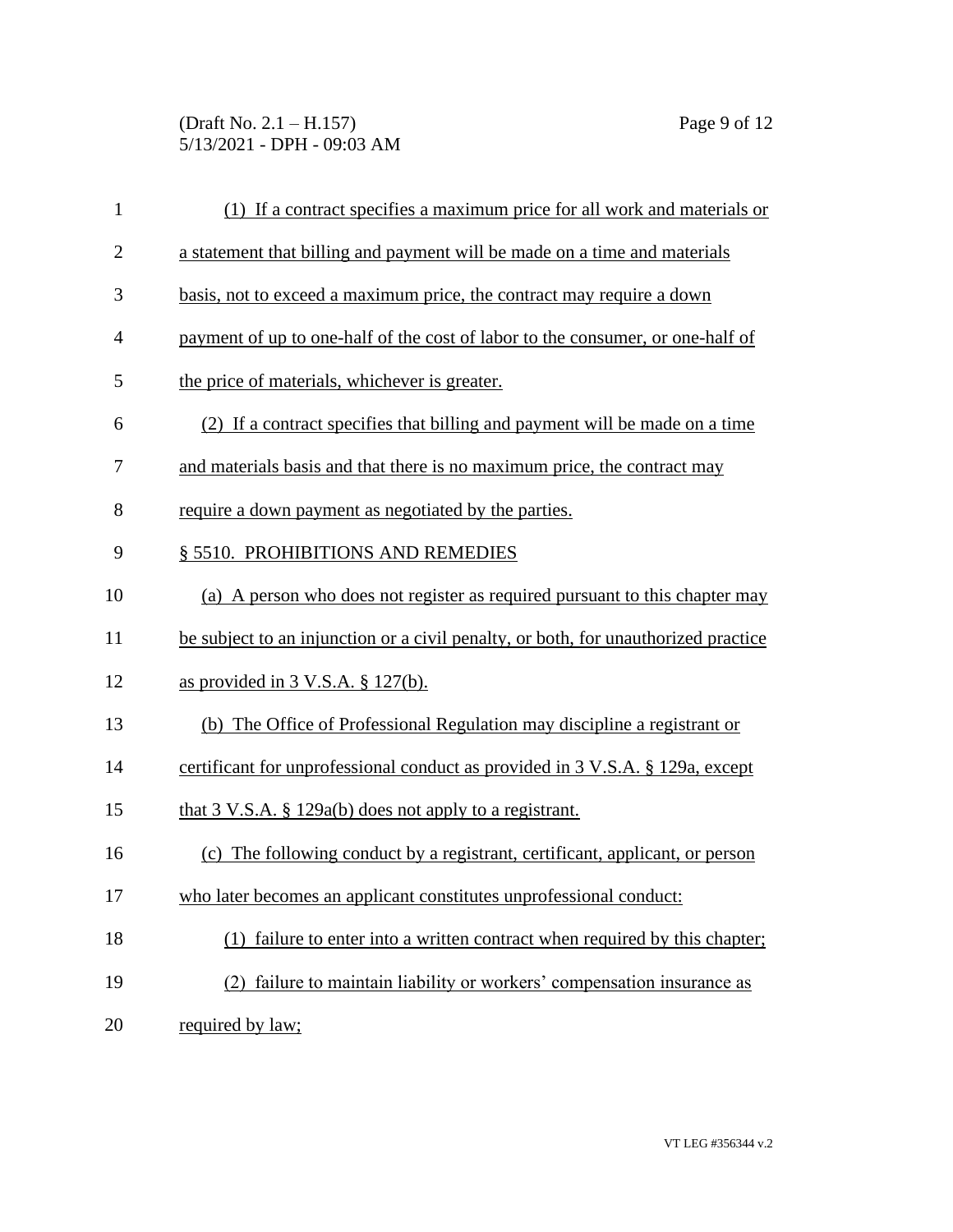# (Draft No. 2.1 – H.157) Page 10 of 12 5/13/2021 - DPH - 09:03 AM

| $\mathbf{1}$   | (3) committing a deceptive act in commerce in violation of 9 V.S.A.               |
|----------------|-----------------------------------------------------------------------------------|
| $\overline{2}$ | § 2453;                                                                           |
| 3              | (4) falsely claiming certification under this chapter, provided that this         |
| $\overline{4}$ | subdivision does not prevent accurate and nonmisleading advertising or            |
| 5              | statements related to credentials that are not offered by this State; and         |
| 6              | (5) selling or fraudulently obtaining or furnishing a certificate of              |
| 7              | registration, certification, license, or any other related document or record, or |
| 8              | assisting another person in doing so, including by reincorporating or altering a  |
| 9              | trade name for the purpose or with the effect of evading or masking revocation,   |
| 10             | suspension, or discipline against a registration issued under this chapter.       |
| 11             | Sec. 4. IMPLEMENTATION                                                            |
| 12             | (a) Notwithstanding any contrary provision of 26 V.S.A. chapter 107:              |
| 13             | (1) The initial biennial registration term for residential contractors            |
| 14             | pursuant to 26 V.S.A. chapter 107 shall begin on April 1, 2022.                   |
| 15             | (2) The Secretary of State may begin receiving applications for the               |
| 16             | initial registration term on December 1, 2021.                                    |
| 17             | $(3)(A)$ The registration fee for individuals who submit complete                 |
| 18             | registration requests between December 1, 2021 and March 31, 2022 is \$25.00      |
| 19             | and between April 1, 2022 and March 31, 2023, the fee is \$50.00.                 |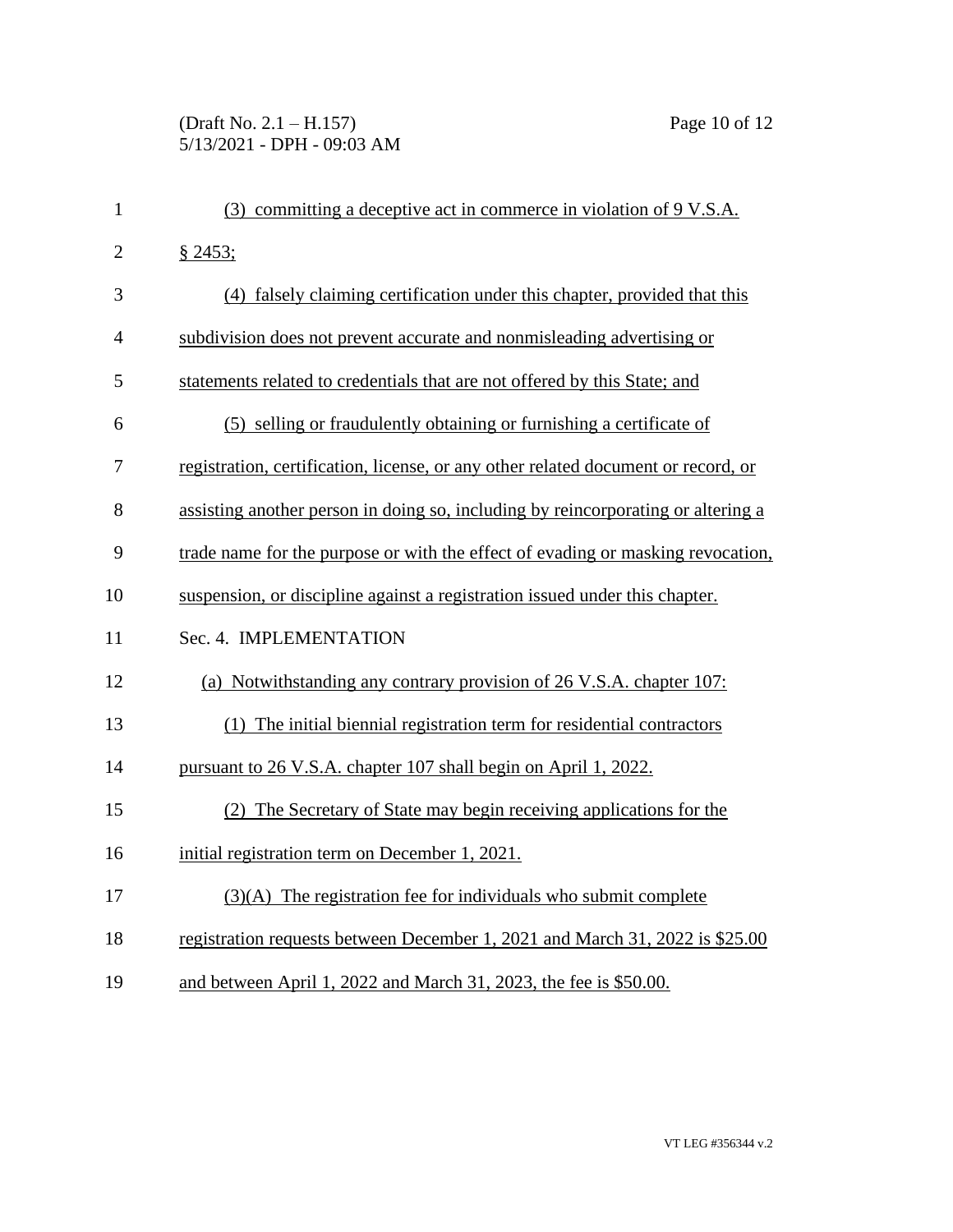(Draft No. 2.1 – H.157) Page 11 of 12 5/13/2021 - DPH - 09:03 AM

| $\mathbf{1}$   | (B) The registration fee for business organizations that submit                    |
|----------------|------------------------------------------------------------------------------------|
| $\overline{2}$ | complete registration requests between December 1, 2021 and March 31, 2022         |
| 3              | is \$175.00 and between April 1, 2022 and March 31, 2023, the fee is \$200.00.     |
| $\overline{4}$ | (4) Prior to April 1, 2023, the Office of Professional Regulation shall            |
| 5              | not take any enforcement action for unauthorized practice under 26 V.S.A.          |
| 6              | $\S$ 5510(a) against a residential contractor who fails to register as required by |
| 7              | this act.                                                                          |
| 8              | (b) On or before July 1, 2022, the Director of Professional Regulation shall       |
| 9              | establish an initial set of voluntary certifications, to include at minimum        |
| 10             | OSHA standards on construction projects and components of energy-efficient         |
| 11             | "green" building for insulators, carpenters, and heating and ventilation           |
| 12             | installers.                                                                        |
| 13             | (c) The Office of Professional Regulation shall adopt and publish model            |
| 14             | contract provisions to be available to residential contractors and consumers.      |
| 15             | Sec. 5. CREATION OF POSITIONS WITHIN THE OFFICE OF                                 |
| 16             | PROFESSIONAL REGULATION; LICENSING                                                 |
| 17             | (a) There are created within the Secretary of State's Office of Professional       |
| 18             | Regulation one new position in licensing and one new position in enforcement.      |
| 19             | (b) In fiscal year 2022, the amount of \$200,000.00 in Office of Professional      |
| 20             | Regulation special funds is appropriated to the Secretary of State to fund the     |
| 21             | positions created in subsection (a) of this section.                               |